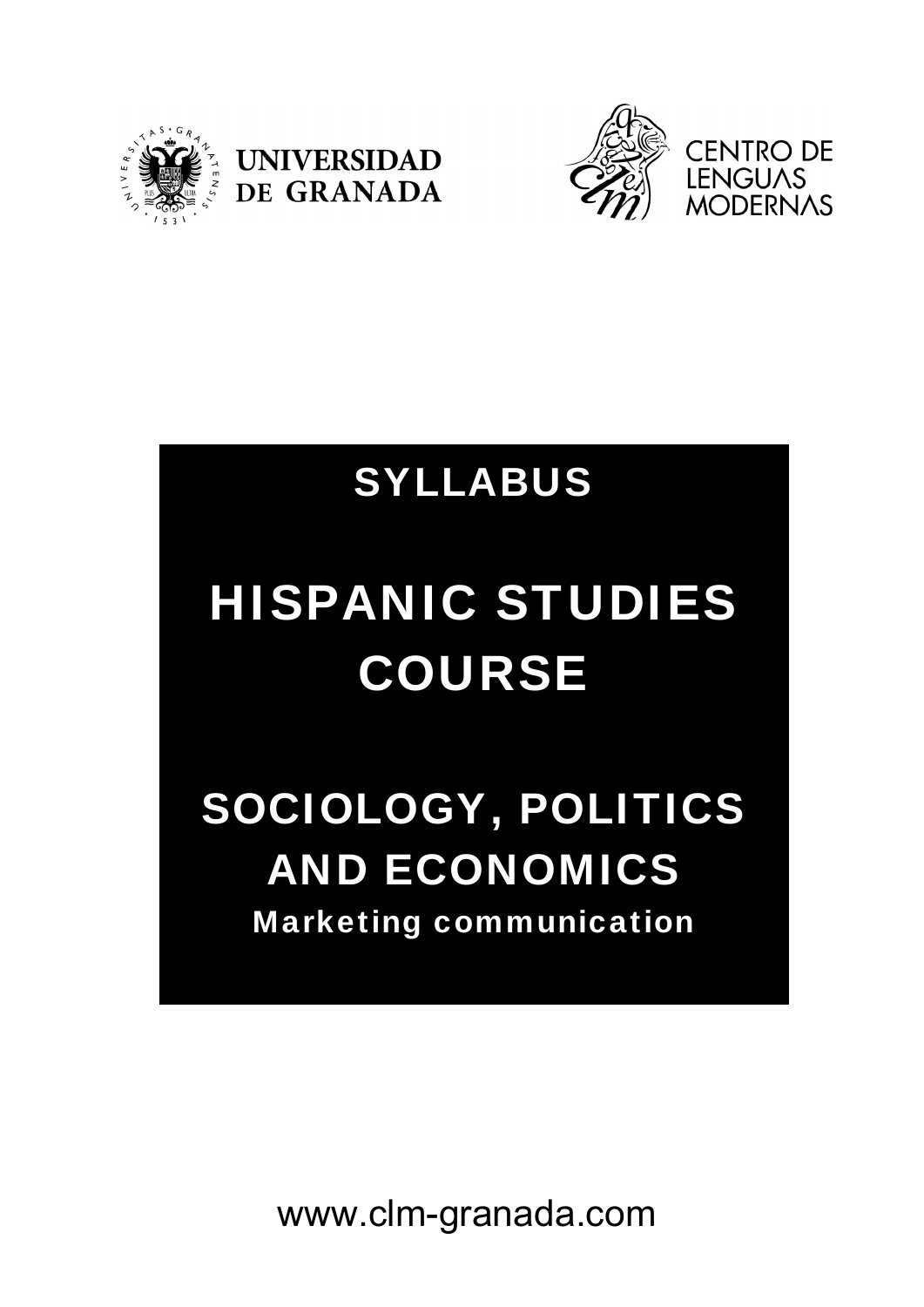### **MARKETING COMMUNICATION**

#### **General description**

This subject attempts to provide the student with a complete and integrated vision of the different forms of business communication presently available. In this sense, it brings to light both the difficulties and the wealth of communication possibilities that can be developed. Objectives:

- That the student understands the marketing communication process and is able to learn the different communication tools businesses have at their disposal, and the need to coordinate and integrate them appropriately to synergistic benefits.
- That the student learns the logical and appropriate sequence of decision making in a company's communication planning process.
- That the student is able to plan business communication in a specific market situation.

#### **Content**

#### **TOPIC 1: Integrated marketing communication**

- 1. Communication in companies and organizations
- 2. The role of communication in its relationship with the market
- 3. Integrated Marketing Communication
- 4. The planning process in marketing communication
- 5. Ethical and social aspects of marketing communication

#### **TOPIC 2: Advertising management**

- 1. Advertising as a means of communication: concept and ranking
- 2. The advertising planning process
- 3. Developing a commercial message
- 4. The media
- 5. Advertising distribution

#### **TOPIC 3: Advertising agencies and advertising regulation**

- 1. Functions and structure of full-service agencies
- 2. Advertising agency ranking
- 3. Advertising agency fees
- 4. Choosing an advertising agency
- 5. Current picture of advertising agencies in Spain
- 6. Advertising regulation

#### **TOPIC 4: Sales promotion**

- 1. Sales promotion in the communication mix: concept and character
- 2. Objectives of sales promotion
- 3. Marketing strategy
- 4. Marketing tactics: types of sales promotion

#### **TOPIC 5: Public relations and sponsorship**

- 1. Public relations: concept and character
- 2. Reasons for their current development
- 3. Public relations techniques
- 4. Sponsorship

#### **TOPIC 6: Direct or interactive marketing**

- 1. Direct marketing today
- 2. Advantages and functions of direct marketing
- 3. Functions of direct marketing